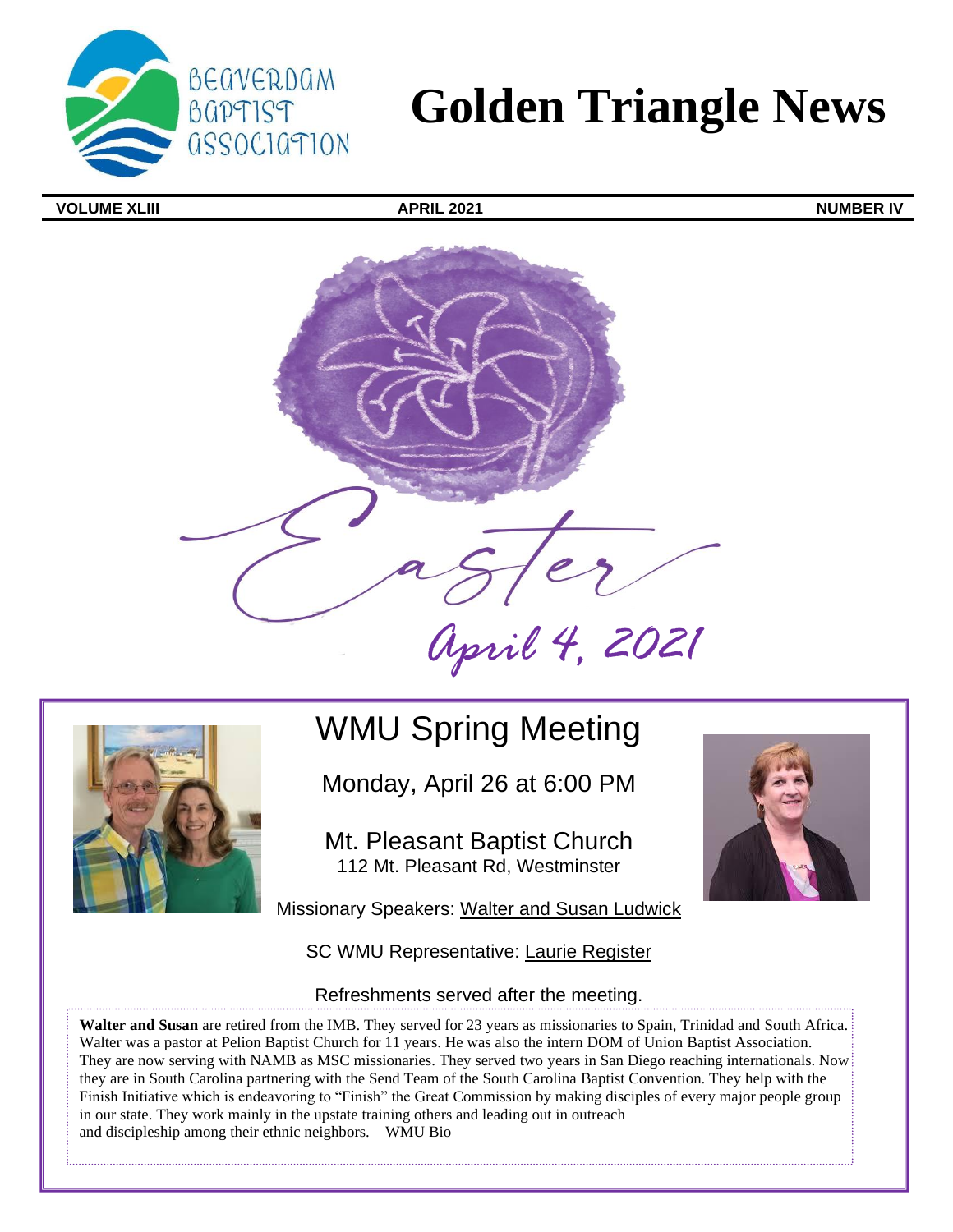#### From the DOM,

A little boy and his dad were driving down a country road on a beautiful spring afternoon. Suddenly, out of nowhere, a bee flew into their car. This terrified the little boy because he was deathly allergic to bee stings. As you can imagine, this situation terrified him. It was at this point, realizing what was going on, that the little boy's dad reached out his hand and grabbed the bee in midflight. The dad held the bee in his hand for just a couple seconds and then released it. The bee once again started flying all around inside the car as soon as he let it go. The panic once again was all over the little boy's face. Realizing that his son was terrified, the father pulled the car off to the side of the road. The dad then held out his hand in order to show his son something. There still stuck in his finger was the stinger from the bee. "Don't you see this?" he said. "You don't have to be afraid anymore. I 've taken the sting for you." Isn't that really the message of Easter? Through His death, burial, and resurrection the Lord Jesus Christ has taken the sting out of death for us. Because He lives, we too shall live! Thank God that for His children death has no sting and the grave has no victory!

The celebration of Easter is the most wonderful time of the year! For the Christian, Easter is a time of remembrance and celebration! The resurrection of Jesus Christ was THE SINGLE GREATEST EVENT in the history of the world! The resurrection of Jesus Christ is the cornerstone of the Christian faith. The resurrection of Jesus Christ is so important to us as Christians that if there had been no resurrection there would be no Christianity. In 1 Corinthians 15:13-14 we read, "But if there is no resurrection of the dead, then not even Christ has been raised. And if Christ has not been raised, then our preaching is in vain and your faith is in vain." The resurrection of Jesus Christ is so foundational to Christianity that those who deny it cannot even be a follower of Jesus Christ! In Romans 10:9 we read, "If you confess with your mouth that Jesus is Lord and believe in your heart that God raised him from the dead, you will be saved."

The message of Easter is a message of hope but it is also a message of forgiveness. Have you ever noticed the words that we read in Mark 16:7? "But go, tell his disciples and Peter that he is going before you to Galilee. There you will see him, just as he told you." I believe that in verse 7 we find two of the most beautiful words in all of the Bible – "and Peter". These women were told to "Go tell His disciples and Peter". Those two words are very intimate and extremely personal. Have you ever wondered why Peter was singled out in this passage? Why did the women need to go and make sure to tell Peter that Jesus had risen? I believe that Peter, who had just denied the Lord three times after saying that he would never do such a thing, needed to know:

- 1. He wasn't FORSAKEN
- 2. He could be FORGIVEN
- 3. He had a FUTURE with Christ

Easter is a time of remembrance, a time of celebration, and a time to be reminded about the forgiveness that is available through a personal relationship with the Lord Jesus Christ.

Happy Easter,

David

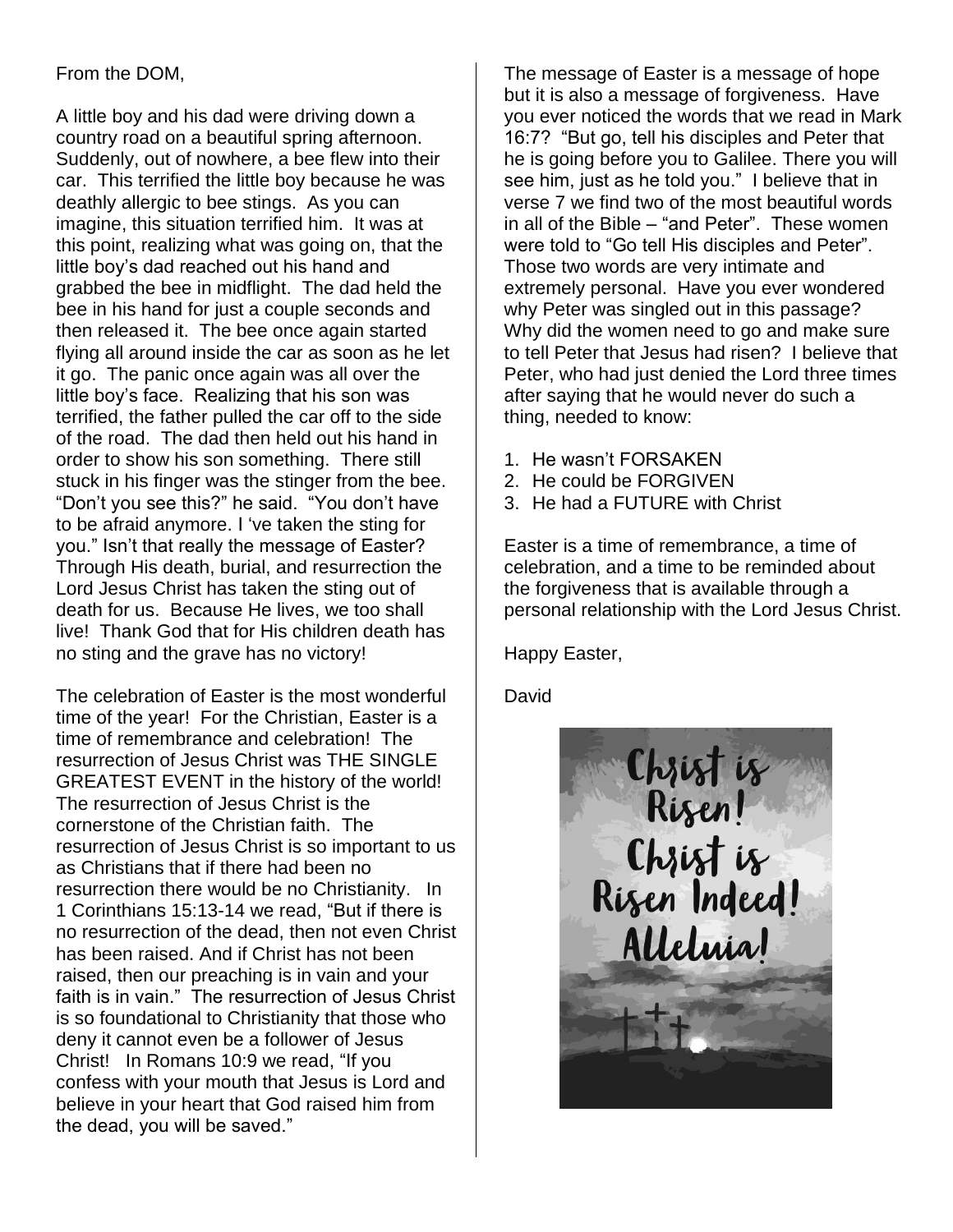## **Church Contributions**

|                                               | Feb 21           | Jan-Feb 21         |
|-----------------------------------------------|------------------|--------------------|
| Beaverdam                                     | 268.84           | 411.08             |
| <b>Belmont</b>                                | 0.00             | 0.00               |
| <b>Bethel</b>                                 | 255.00           | 514.00             |
| Bethlehem<br>Calvary                          | 0.00<br>88.80    | 0.00<br>160.40     |
| Chauga                                        | 55.93            | 116.81             |
| Cheohee                                       | 200.00           | 400.00             |
| Clearmont                                     | 485.00           | 485.00             |
| <b>College Street</b>                         | 0.00             | 0.00               |
| Coneross                                      | 75.00            | 150.00             |
| Corinth - Seneca<br>Corinth - Westminster     | 0.00<br>0.00     | 0.00<br>500.00     |
| Cross Roads - Seneca                          | 136.88           | 222.30             |
| Cross Roads - Westminster                     | 100.00           | 200.00             |
| Damascus                                      | 0.00             | 0.00               |
| Davis Creek                                   | 0.00             | 0.00               |
| Earle's Grove                                 | 1,163.00         | 2,534.57           |
| Ebenezer                                      | 0.00             | 2,000.00           |
| Faith<br><b>Fants Grove</b>                   | 0.00<br>341.49   | 0.00<br>341.49     |
| Golden Corner                                 | 0.00             | 0.00               |
| <b>Heart Land</b>                             | 109.00           | 183.00             |
| Hepsibah                                      | 780.34           | 1,560.68           |
| <b>Holly Springs</b>                          | 882.74           | 1,689.79           |
| Hopewell                                      | 448.70           | 863.13             |
| Iglesia Bautista Bethel<br>Little River       | 0.00<br>0.00     | 0.00<br>0.00       |
| Long Creek                                    | 167.00           | 334.00             |
| Lydia                                         | 0.00             | 1,275.59           |
| Maranatha                                     | 95.99            | 159.89             |
| Monte Vista                                   | 25.00            | 50.00              |
| Mountain Rest                                 | 720.40           | 1,511.89           |
| Mountain View                                 | 100.00           | 200.00             |
| Mt. Freedom<br>Mt. Pleasant                   | 0.00<br>0.00     | 0.00<br>333.32     |
| Mt. Tabor                                     | 158.33           | 355.90             |
| New Hope                                      | 245.00           | 879.00             |
| Old Liberty                                   | 505.31           | 505.31             |
| Open Door                                     | 250.00           | 250.00             |
| <b>Pleasant Grove</b>                         | 0.00             | 0.00               |
| <b>Pleasant Hill</b><br>Pleasant Ridge        | 100.00<br>500.00 | 200.00<br>1,000.00 |
| Poplar Springs                                | 531.32           | 1,043.52           |
| Puerta Abierta                                | 0.00             | 0.00               |
| <b>Reedy Fork</b>                             | 291.96           | 594.74             |
| Retreat                                       | 0.00             | 0.00               |
| Return                                        | 923.01           | 1,777.86           |
| Rock Hill<br>Rocky Knoll                      | 0.00<br>414.44   | 0.00<br>779.02     |
| Salem                                         | 0.00             | 1,249.97           |
| Scenic Heights                                | 300.00           | 600.00             |
| Seneca                                        | 2,271.00         | 2,271.00           |
| Shiloh                                        | 0.00             | 0.00               |
| <b>Snow Creek</b>                             | 1,382.96         | 1,382.96           |
| Souls Harbor<br>South Union                   | 147.00<br>305.49 | 290.00<br>460.63   |
| Utica                                         | 1,107.78         | 2,309.01           |
| Walhalla                                      | 0.00             | 0.00               |
| Welcome                                       | 142.00           | 142.00             |
| <b>West Union</b>                             | 0.00             | 0.00               |
| Westminster                                   | 500.00           | 1,00.00            |
| <b>Westminster First</b><br><b>Wolf Stake</b> | 125.00<br>0.00   | 250.00<br>72.00    |
|                                               |                  |                    |
| Total                                         | 16,699.71        | 33,609.86          |
| <b>Other Contributions</b>                    |                  | 0.00               |
| <b>Total Income</b>                           | 16,699.71        | 33,609.86          |

### **Church News**

#### *Staff Changes:*

Rev. Mark Tannery resigned as minister of music at **Westminster First.** He has accepted the minister of music position at **Hopewell** Baptist Church.

#### *Staff Needs:*

**Earle's Grove** Baptist Church, is seeking a Music Director to lead choir and congregation in a Christcentered blended style of traditional and contemporary music. Will oversee Children's and Youth Choir, as well as, Orchestra and incorporate them in worship service. Those feeling the leading of the Holy Spirit, please send resumes' to: Attention: Personnel Committee Earle's Grove Baptist Church, 398 Cedar Lane Road Westminster, SC 29693

**Return** Baptist Church, Seneca, is seeking to fill two part-time positions, Student Minister and Children's Minister. Anyone interested should contact Pastor Bobby Holcombe at (864) 246- 8462.

**First Baptist Church** in **Westminster**, SC, is seeking a permanent part-time music minister. Anyone interested should contact the church office at 864- 647-2688.

*W***hen I survey the wondrous cross on which the Prince of glory died, my richest gain I count but loss, and pour contempt on all my pride. Forbid it, Lord, that I should boast save in the death of Christ, my God! All the vain things that charm me most, I sacrifice them through his blood. See, from his head, his hands, his feet, sorrow and love flow mingled down. Did e'er such love and sorrow meet, or thorns compose so rich a crown? Were the whole realm of nature mine, that were a present far too small. Love so amazing, so divine, demands my soul, my life, my all.** - **Isaac Watts**

## **Disaster Relief Training**

Saturday, April 17 8:15 AM

Brushy Creek Baptist Church

#### 100 Clay St, Easley

Space is limited for this event. To register, visit: https://www.scbaptist.org/dr/

Please note: the shower and laundry class will not be held in person. It will be offered as an online (Zoom type) class on April 22 at 6:30 PM.

Contact Debbie Royson at debbieroyson@scbaptist.org or 803-227-6041 to register for shower and laundry.



**Administrative Professional's Day** 

## **April 21**

**Thank you to all secretaries and ministry assistants who serve BBA churches!**